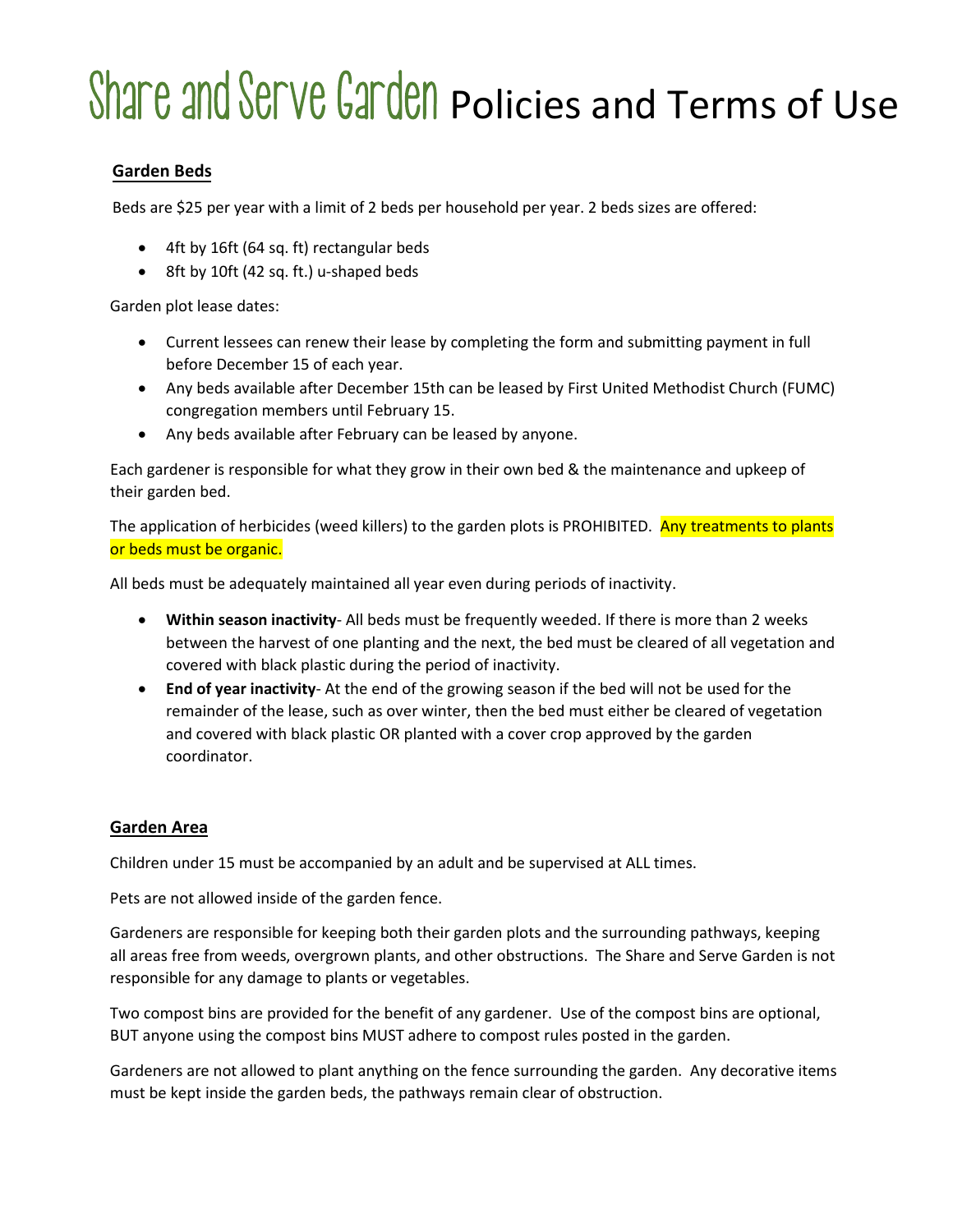## **Plants**

Any type of vegetable or flower may be planted.

Any plant that spreads root or rhizomes (including mint, horseradish, and nettle) or other invasive plants must be planted in a container located within the raised bed and growth limited to the interior of the raised bed.

Do not allow tall plants or vines to cast substantial shadows on another plot.

Remove all weeds before they begin to flower or go to seed. Unattended weeds spread seeds to neighboring beds.

Pulled weeds should be disposed of in the debris pile outside the North end of the garden area. Vegetables, vegetables plants and other appropriate material may be added to the compost bins strictly following the rules posted in the garden.

Plants with diseases or bug infestations must be treated organically or removed.

All weeds, rotting or unusable plants, flowers and vegetables must be discarded properly.

## **Tools**

Tools will be made available for use at Garden Shed.

ALL tools are to be rinsed and cleaned BEFORE being put away.

Tools are NOT to be removed from the garden property.

## **Donations**

To further the mission of First United Methodist Church and its Share and Serve Garden, all Gardeners must donate a portion of their harvest to an organization addressing food insecurity in Macon County; or, the Gardener may provide this portion of their harvest to individuals in need.

If a Gardener needs further information, the Share and Serve Garden can provide Gardeners with a list of organizations addressing food insecurity in Macon County.

## **The Policies and Terms of Use may be amended by the Share and Serve Garden Committee.**